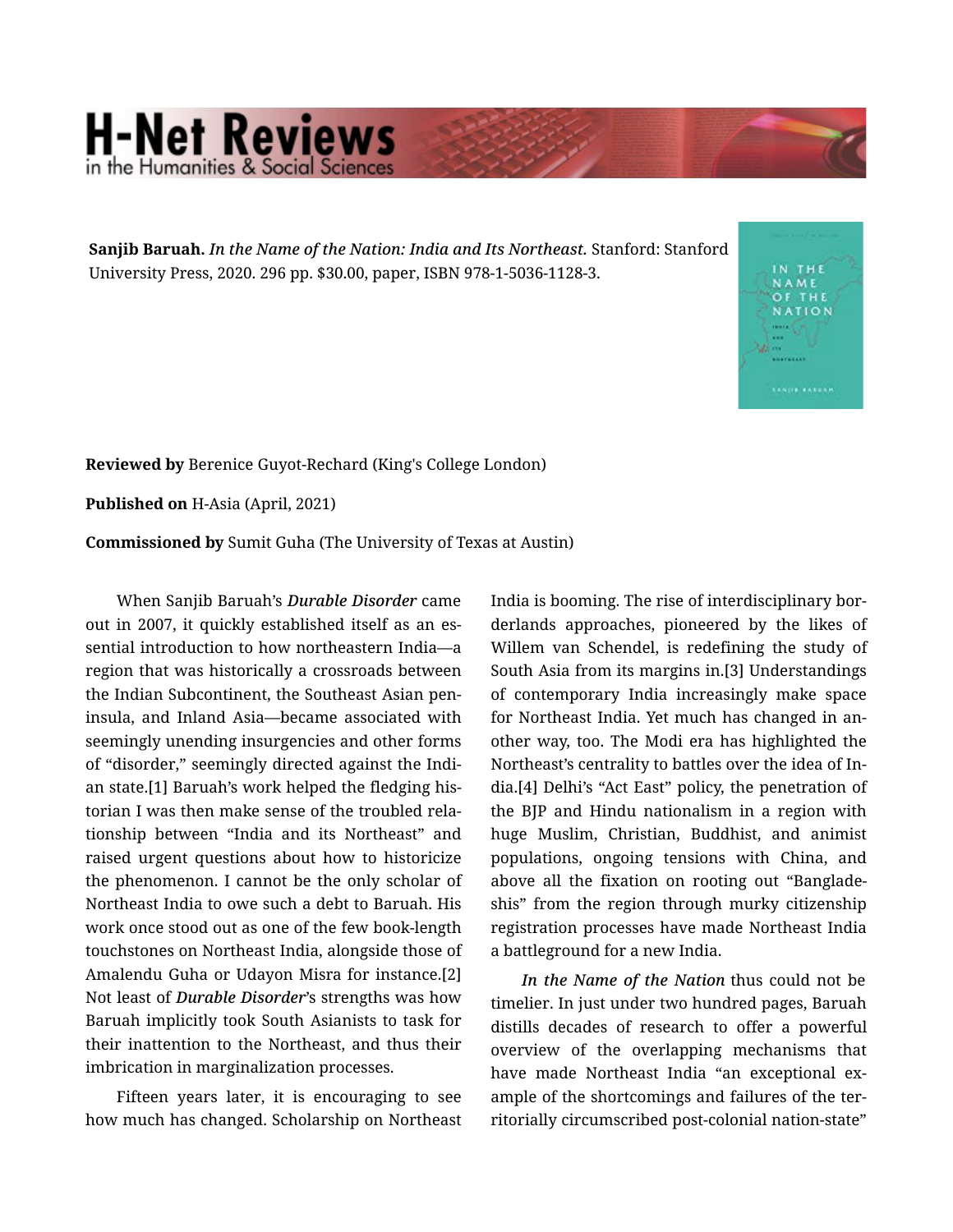(p. 3). Over six chapters, each rich in individual in‐ sights yet echoing one another, Baruah takes on the dynamics of region-building (chapter 1), the vexed issue of citizenship and belonging (chapter 2), the politics of development (chapter 3), the Naga conflict (chapter 4), and the entrenchment of the "security state" (chapters 5 and 6).

What gives the book its peculiar power is the presence throughout of four interlocking strands: the rejection of "insurgency" as a frame to under‐ stand Northeast Indian politics; the characteriza‐ tion of development as an ideology and practice rooted in unequal power relations; the entwined dynamics of incorporation and othering; and fi‐ nally, the contested, protean nature of the subal‐ tern in Northeast India.

To think of Northeast India is to think of AF‐ SPA: the Armed Forces Special Powers Act. First applied to the Naga areas before being extended across much of the region "with remarkable casu‐ alness," the act infamously grants exceptional powers and immunity to Indian armed forces in "disturbed areas" (p. 4). AFSPA, Baruah argues, is but the centerpiece of an "exceptionally harsh security regime" that entails the outsized assertion of military and police presence in a region deemed ever unstable, unpredictable, and dis‐ ordered. The leeway this gives—not just to the mil‐ itary but to other armed forces and nonstate act‐ ors like plantation owners—to behave with brutal‐ ity toward the entire population only ends up ant‐ agonizing *en masse*. Tactical "counterinsurgency" decisions to give de facto amnesties, protection, and license to bear arms to ex-militants turned in‐ formants (as was practiced against the United Lib‐ eration Front of Asom, in the 1990s), only increase violent crimes and destroy trust in India's justice system and wider institutions.

Rooted in the assumption that political strife and criminality can only be dealt with through military means, the "AFSPA regime" is out of pro‐ portion with the strength of armed militancy in the Northeast; it also creates the very conditions it is supposed to quell. Framing Northeast India in terms of "insurgency vs. counterinsurgency" is to miss the fact that so-called insurgents seldom have the popular approval, the reach, or the aim to topple the state, Baruah argues. For some, armed resistance is rather "a form of claims-making" (p. 4). What is more, in much of the Northeast, "state and non-state armed entities are in de facto in‐ formal partnership." In this "hybrid political re‐ gime," groups who make a show of their potential for violence are co-opted by state power and con‐ tinue exercising their might over local society with the acquiescence, if not the cooperation, of that power (pp. 7-8). "Shared sovereignty" prac‐ tices thus become the de facto norm in areas of Manipur and Nagaland where NSCN-IM, the main winner in the cease-fire between Delhi and militants for a greater, independent Nagaland, holds sway. The very structure of the cease-fire under‐ mines the possibility of lasting, people-centered peace.

Such insights matter far beyond Northeast In‐ dia. Baruah makes a powerful case for the need to stop analyzing democracy at the national unit. In AFSPA, India has devised oppressive legislation (inspired from colonial laws) whose power lies precisely in its ordinariness. That AFSPA does not fall under constitutional emergency provisions, but under ordinary law, means it is embedded at every level of the Indian state in the Northeast. Faced with "a security state that only seeks to offer protection and in exchange expects unquestioned acceptance of its decisions, arbitrariness, without accountability or democratic decision-making," Northeast Indians assert their rejection of "secur‐ itized citizenship" (p. 162).

The impossibility of democratic citizenship taints the vocabulary of development that forms the other half of "the postcolonial state's approach to Northeast India" (p. 42). In one of the most fas‐ cinating chapters, Baruah draws on recent schol‐ arship by Bengt Karlsson and Dolly Kikon to ex‐ plore development as the central ideology through

2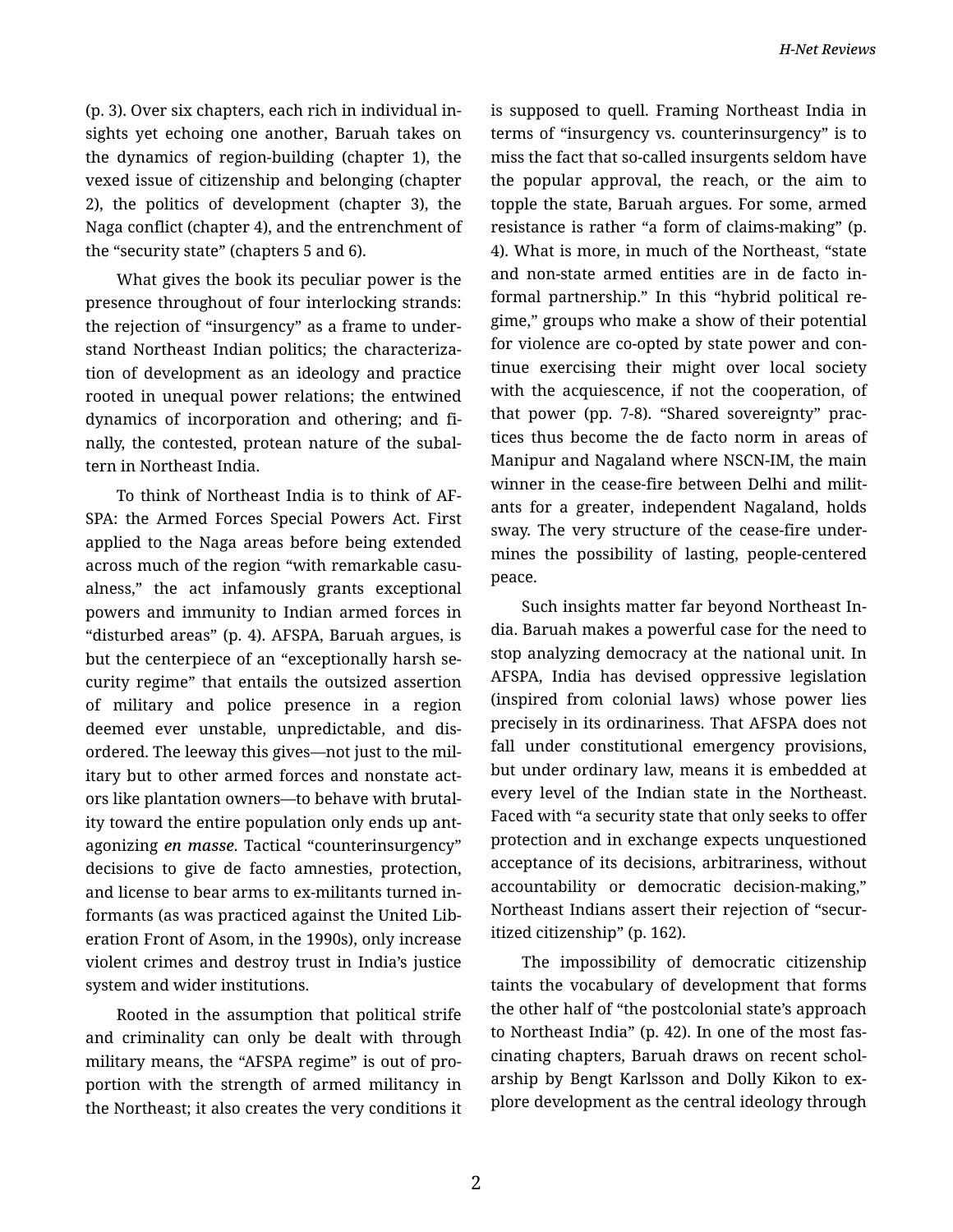which a host of power holders—from the central state to regional politicians, from militant groups to economic elites—can justify and maintain their hold over society.[5]

For 150 years, Northeast India has been simul‐ taneously resource *and* settlement frontier. Even as the label "tribal" reduced millions to an un‐ changing, primitive identity, the region historic‐ ally attracted migrants from all around South Asia, and as far as China. Some of the subcontin‐ ental migration continues. In this context, development becomes "a site of cultural politics and contestation" (p. 88). This new identity discourse can be deployed in the name of tribalness by eth‐ nic elites (and by state authorities keen to bring them on board), so as to exclude entire peoples from the right to economic prosperity, access to land, or decent working conditions. In the hills of Meghalaya, coal mining has enriched Khasi and Jaintia elites who, co-opted by the state, use their protected status to sanctuarize their economic and political power while pristine "tribal" land is des‐ troyed and the mostly migrant population work‐ ing the mines is exploited. These issues of political economy deserve far more attention than has so far been the case in a historiography more preoc‐ cupied with identity issues, Baruah points out.

Through constitutional provisions guarantee‐ ing special economic rights for "Scheduled Tribes," development imaginaries betray another cornerstone of the Northeast's relationship to In‐ dia: over there, nation-state formation and intern‐ al othering go hand in hand. Much of the region was incorporated late into India, sometimes only after independence. Its inhabitants' Otherness was assumed based on those same ideas of tribalness, along with specific (yet elusive) physiognomic types.

Seventy-four years after independence, none of this has disappeared. The postcolonial state has enshrined "Northeast India"—a directional, policy-driven place name inherited from colonial rule and laden with power hierarchies—as the term to describe the region. The Home Ministry's North-East Division and the Ministry of Develop‐ ment of North Eastern Region mark out Northeast India as an "Other within," which only "a prodi‐ gious 'big leap' in prosperity" can incorporate into the nation (pp. 44-45). Absent that leap, and given insurgency's "illness", Northeast India remains in the perpetual antechamber of India, its inhabit‐ ants an object of policy rather than fellow citizens (p. 13). Baruah's point will find echo in scholarship on other parts of the world, such as Tibet.[6]

To grasp the most incisive point in *In the Name of the Nation*, however, one needs to read chapter 2 only after the rest of the book. The chapter explores how the legacy of colonial rule and Partition, postcolonial ethno-politics, and the advance of Hindutva in the region have combined to throw millions of people into a citizenship limbo and existential vulnerability. Baruah insists that the Northeast's ongoing cultural transforma‐ tion should not be read through the prism of Bangladeshization, vilified by Assamese national‐ ists and Hindutva supporters alike. The diversity of Assamese Muslim communities notwithstand‐ ing, Miya Muslims (of East Bengali origin) have traditionally adopted Assamese as their language and supported Assamese politicians. The problem for Assamese nationalists today, Baruah argues, following M. S. Prabhakara, is not that their culture will disappear, but that its standard bearers will be those of Bengali origin.[7]

Clashes around migration, citizenship, and be‐ longing betray the most pressing question in the book: who exactly, in today's Northeast India, is the subaltern? Constitutional provisions guaran‐ teeing specific rights for "Scheduled Tribes" (like the prohibition to own land for nontribals in some areas) have permitted the commodification, if not the destruction, of tribal land at the hand of tribal elites allied with the state and "mainland" capital‐ ists, even as "traditional" culture is rapidly chan‐ ging. Tribal elites' capture of claims to indigeneity, resources, and political capital bears the weight of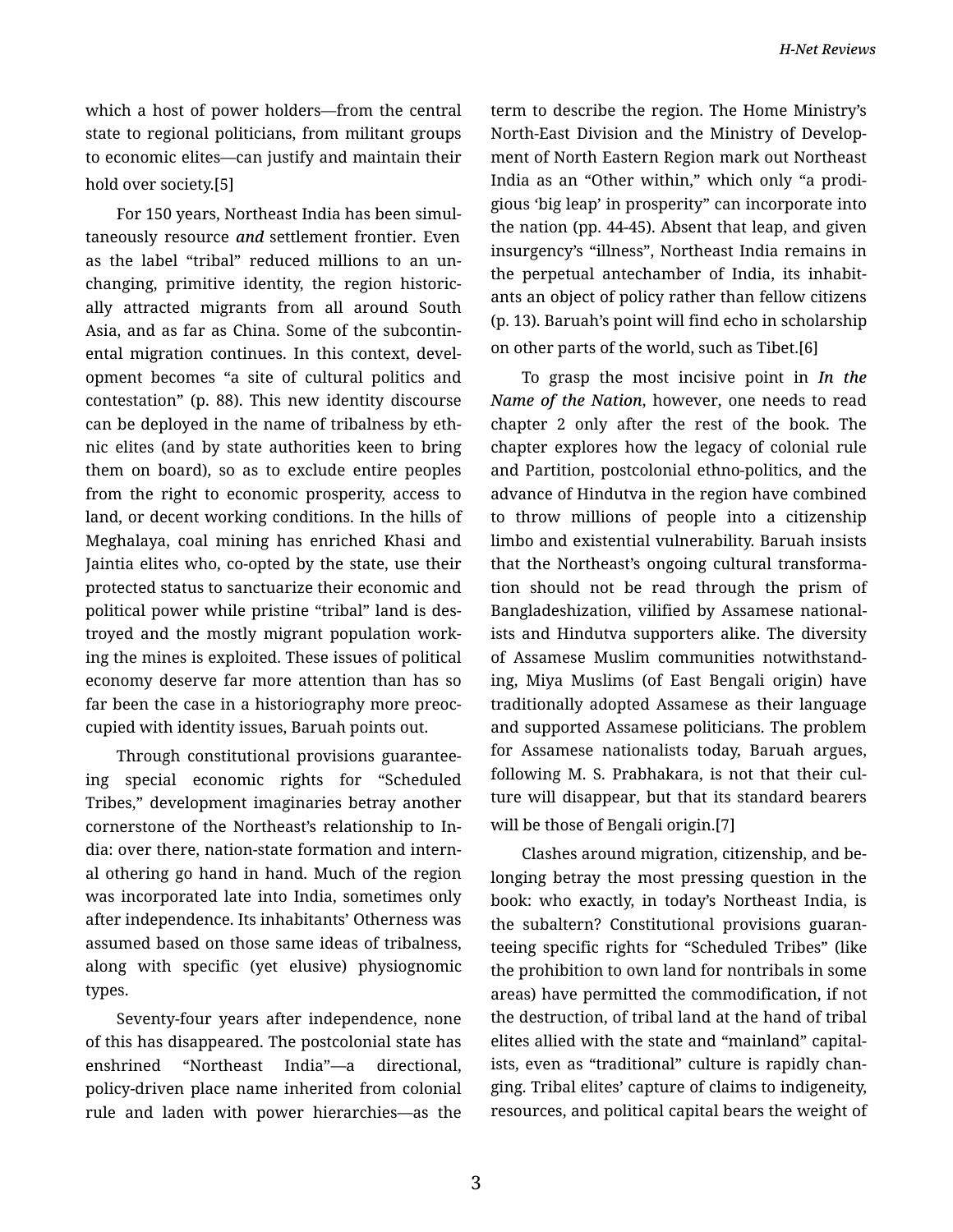a century and a half of reducing many people to an unchanging, primitive, innocent tribalness. But in the present, it rubs against the widespread real‐ ity of a deeply uncertain, vulnerable life for any‐ one suspected of being "a migrant." Baruah ends by warning us, via Mamdani, that if violence in Northeast India can potentially be an act of cit‐ izenship by subalterns, this same "subaltern iden‐ tity" could, untransformed, "generate no more than an aspiration for trading places, for hege‐ monic aspirations" (p. 192).[8]

Such a short, panoramic book necessarily leaves things out. International and transnational dimensions are the most telling absences. The con‐ nection goes beyond the geopolitics-infused racial‐ ization of Northeasterners in "mainland" cities as exotic or Chinese-like (p. 17). It nestles within the very idea of "the mainland," this place to which Northeast India is linked but by a tiny strip of land. It is there in the way Northeast India, ever since colonial and Nehruvian times, has been con‐ currently seen as a conduit for invasion and sub‐ version, a buffer-fortress whose function is to pro‐ tect India, and a conduit to the rest of Asia. And it is there in the way China's nearby presence and deepening hold over Tibet, and sights over Ar‐ unachal Pradesh, condition Indian state-building. [9] Spelling out the impact of this geopolitical framing of Northeast India would have enhanced an already fascinating book.

My other quibble is one of form. While abso‐ lutely engrossing for the interested reader, the book may not be easily accessible for lay audi‐ ences. The book's condensed and wide-ranging nature makes for a dizzying read at times, which makes it difficult to assign to students other than advanced ones. Since Baruah's insights deserve the widest audience, this is a shame.

That said, *In the Name of the Nation* is a stel‐ lar exposure of the fractal nature of the relation‐ ship between India and its Northeast, one rich in insights for anyone seeking to understand not just contemporary India, but also the pitfalls of postco‐ lonial, would-be nation-states. It will be read for a long time yet.

Notes

[1]. Sanjib Baruah, *Durable Disorder: Under‐ standing the Politics of Northeast India* (Oxford: Oxford University Press, 2007).

[2]. Amalendu Guha, *Planter-Raj to Swaraj: Freedom Struggle and Electoral Politics in Assam, 1826-1947* (New Delhi: Indian Council of Historical Research, 2006 [1977]); Udayon Misra, *The Peri‐ phery Strikes Back: Challenges to the Nation-State in Assam and Nagaland*, 1st ed. (Shimla: Indian In‐ stitute of Advanced Study, 2000).

[3]. Willem van Schendel, "Geographies of Knowing, Geographies of Ignorance: Jumping Scale in Southeast Asia," *Environment and Plan‐ ning D: Society and Space,* 20 (2002): 647-68.

[4]. Arkotong Longkumer, *The Greater India Experiment: Hindutva and the Northeast* (Stan‐ ford, CA: Stanford University Press, 2020).

[5]. Bengt G. Karlsson, *Unruly Hills: A Political Ecology of India's Northeast* (New York: Berghahn Books, 2011); Dolly Kikon, *Living with Coal and Oil: Resource Politics and Militarization in North‐ east India* (Seattle: University of Washington Press, 2019).

[6]. Dibyesh Anand, "China and India: Postco‐ lonial Informal Empires in the Emerging Global Order," *Rethinking Marxism* 24, no. 1 (2012): 68-86.

[7]. M. S. Prabhakara, "Of State and Nationalism," *Frontline,* October 9,1999.

[8]. The quote is from Mahmoud Mamdani, "Making Sense of Political Violence in Postcolonial Africa," in *Fighting Identities: Race, Religion and Ethno-Nationalism*, ed. by L. Panitch and C. Leys (Lonson: Merlin, 2003), 144-45.

[9]. Bérénice Guyot-Réchard, *Shadow States: India, China and the Himalayas, 1910-1962* (Cam‐ bridge: Cambridge University Press, 2017).